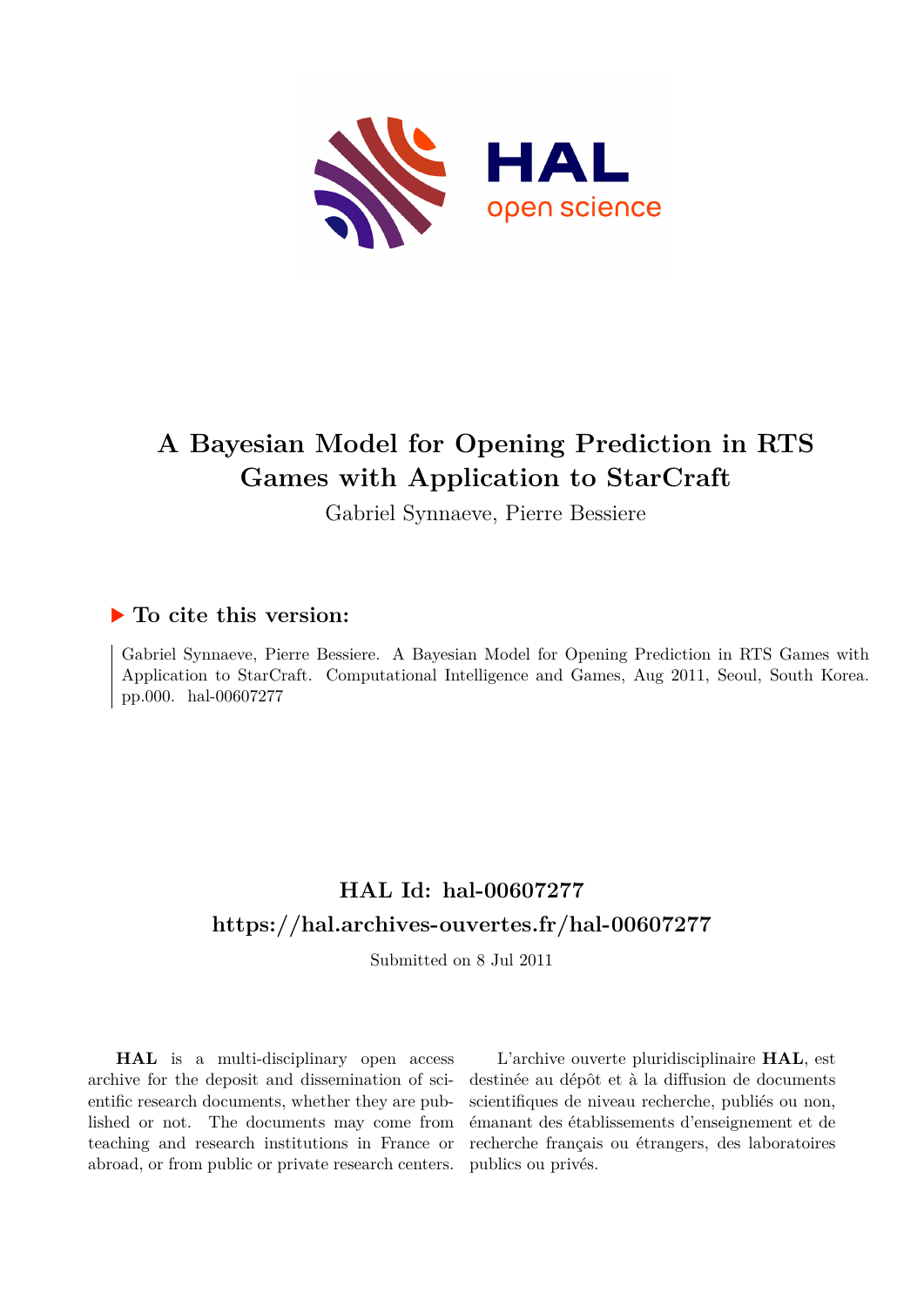## A Bayesian Model for Opening Prediction in RTS Games with Application to StarCraft

Gabriel Synnaeve (gabriel.synnaeve@gmail.com) Pierre Bessière (pierre.bessiere@imag.fr)

*Abstract*—This paper presents a Bayesian model to predict the *opening* (first strategy) of opponents in real-time strategy (RTS) games. Our model is general enough to be applied to any RTS game with the canonical gameplay of gathering resources to extend a technology tree and produce military units and we applied it to StarCraft<sup>1</sup>. This model can also predict the possible technology trees of the opponent, but we will focus on *openings* here. The parameters of this model are learned from *replays* (game logs), labeled with openings. We present a semisupervised method of labeling replays with the expectationmaximization algorithm and key features, then we use these labels to learn our parameters and benchmark our method with cross-validation. Uses of such a model range from a commentary assistant (for competitive games) to a core component of a dynamic RTS bot/AI, as it will be part of our StarCraft AI competition entry bot.

## I. INTRODUCTION

## *A. RTS gameplay and AI*

We first introduce the basic components of a real-time strategy (RTS) game. In a RTS, players need to gather resources to build military units and defeat their opponents. To that end, they often have *worker units* (or extraction structures) than can gather resources needed to build *workers*, *buildings*, *military units* and *research upgrades*. Workers are often also builders (as in StarCraft) and are weak in fights compared to military units. Resources may have different uses, for instance in StarCraft: minerals are used for everything, whereas gas is only required for advanced buildings or military units, and technology upgrades. Buildings and research upgrades define technology trees (directed acyclic graphs) and each state of a "tech tree" allow for different unit type production abilities and unit spells/abilities. The military can be of different types, any combinations of ranged, casters, contact attack, zone attacks, big, small, slow, fast, invisible, flying... Units can have attacks and defenses that counter each others as in rock-paper-scissors.

Each unit and building has a *sight range* that provides the player with a view of the map. Parts of the map not in the sight range of the player's units are under *fog of war* and the player ignores what is and happens there. In RTS games jargon, an *opening* denotes the same thing than in Chess: an early game plan for which the player has to make choices. In Chess because one can not move many pieces at once (each turn), in RTS games because during the development phase, one is economically limited and has to choose between economic and military priorities and can only open so many tech paths at once. The *opening*

<sup>1</sup>StarCraft and its expansion StarCraft: Brood War are trademarks of Blizzard Entertainment<sup>TM</sup>

corresponds to the first military (tactical) moves that will be performed and, in StarCraft, it corresponds to the 5 (early rushes) to 15 minutes (advanced technology / late push) timespan. Players have to find out what opening their opponents are doing to be able to effectively deal with the strategy (army composition) and tactics (military moves: where and when) thrown at them. For that, players scout each other and reason about the incomplete information they can bring together about army and buildings composition. This paper presents a probabilistic model able to predict the *opening* of the enemy that is used in a StarCraft AI competition entry bot (see Figure 1).

Most real-time strategy (RTS) games AI are either not challenging or not fun to play against. They are not challenging because they do not adapt well dynamically to different strategies (long term goals and army composition) and tactics (army moves) that a human can perform. They are not fun to play againt because they cheat economically, gathering resources faster, and/or in the intelligence war, bypassing the fog of war. We believe that creating AI that adapt to the strategies of the human player would make RTS games AI much more interesting to play against and increase greatly the "re-playability" of RTS games.

## *B. StarCraft*

We worked on StarCraft: Brood War, which is a canonical RTS game, as Chess is to board games. It had been around since 1998, it has sold 10 millions licenses and was the best competitive RTS for more than a decade. There are numerous international competitions (World Cyber Games, Electronic Sports World Cup, BlizzCon, OSL, MSL). In *South Korea*, 4.5 millions of licenses have been sold and the average salary of a pro-gamer was up to 4 times the average salary. StarCraft helped define a particular genre of RTS gameplay, based as much on the strategy than the tactics. Nowadays, StarCraft 2 seems to overtake the original StarCraft, but the gameplay is exactly the same and many buildings and units are shared between the two games. There are 3 factions (Protoss, Terran and Zerg) that are totally different in terms of units, tech trees and thus gameplay styles.

StarCraft and most RTS provide a tool to record game logs into *replays* that can be re-simulated by the game engine and watched to improve strategies and tactics. All high level players use this feature heavily either to improve their play or study opponents style. Observing replays allows players to see what happened under the fog of war, so that they can understand timing of technologies and attacks and find clues/evidences leading to infer the strategy as well as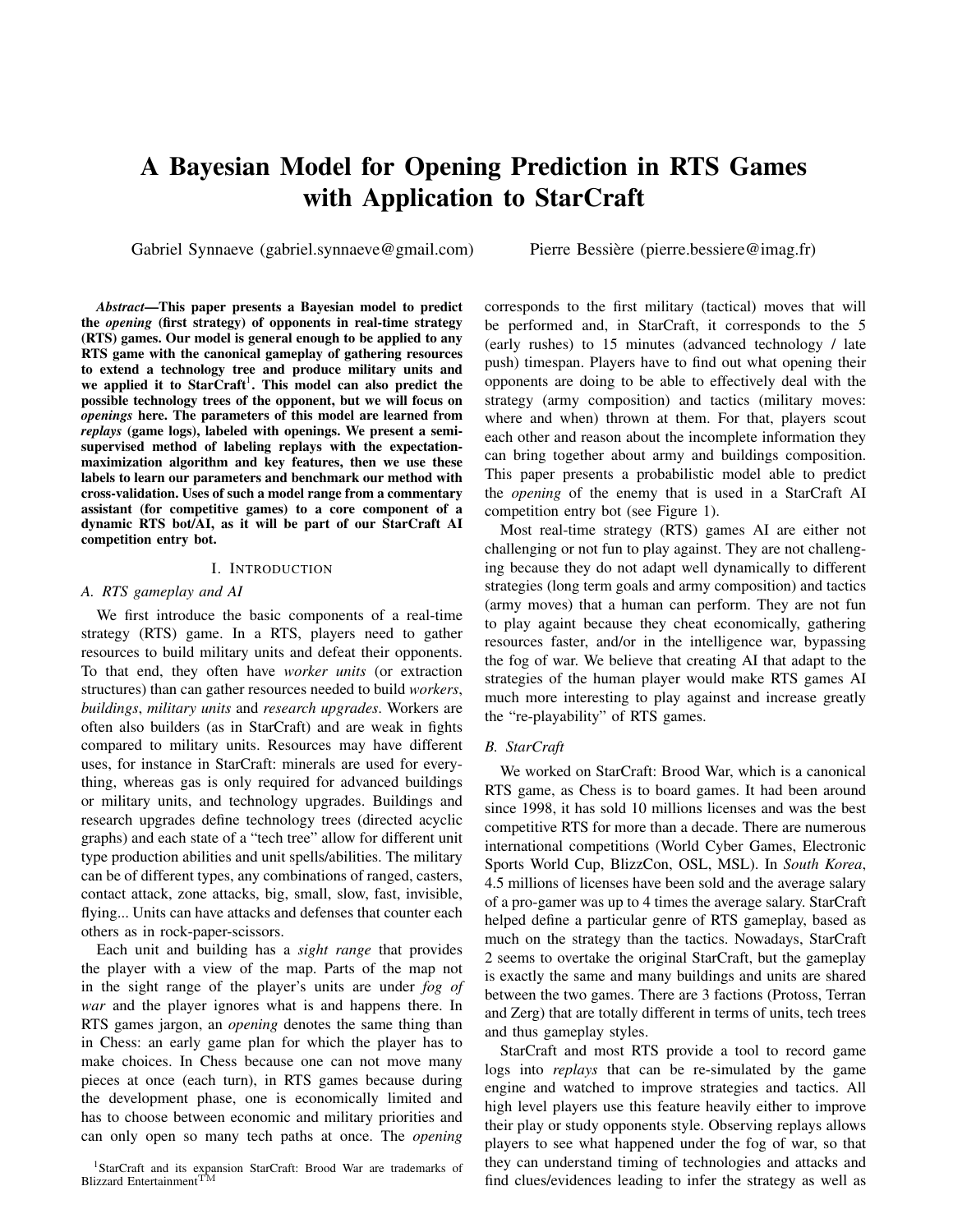weak points (either strategic or tactical). We used this replay feature to extract players actions and learn the probabilities of tech trees to happen at a given time and, in this paper, also given a labeled opening.

## *C. Our Approach*

The main idea of this paper comes from expert play of StarCraft: human players can have a mental model of the probabilities of their opponents current openings and/or tech trees. They try to update this mental model by scouting the opponent base and looking at the time at which opponents build their (tech or producing) structures, number of units at given times and so on. For instance in StarCraft, the players need to have buildings to gather resources (command center, refinery...), the time at which players build them is a first indication. A player wanting to do advanced units very fast will need gas and this resource type needs a refinery/extractor/assimilator to be gathered. The time at which it is built is typical of tech opening versus economical or rush openings.

We made the buildings part of tech trees the central part of our model because buildings can be more easily scouted than units and our main focus was our bot implementation (see Figure 1), but nothing hinders us to use units and upgrades as well in a setting without fog of war (commentary assistant, game AI that cheat). There is not a direct mapping between the build time of structures and openings or strategies: different timings of buildings can lead to the same tech tree but different openings or strategies, whereas the same timings of buildings can later lead to different tech trees. Finally, note that if one does not want to predict specific openings but the probabilities of tech trees, one does not need to have labeled game logs but only game logs.

In the next section, we discuss related works on strategy prediction and game logs exploitation. We also introduce the probabilistic framework used to describe our model. In section III, we describe our methodology to put openings labels on replays and the Bayesian model for the recognition. We then evaluate our recognition model, proving it leads to significant information for the bot to adapt dynamically to its opponent and that it is possible to perform the predictions in real time.

#### II. BACKGROUND

#### *A. Related Works*

This work was encouraged by the reading of Weber and Mateas' Data Mining Approach to Strategy Prediction [1] and the fact that they provided their dataset, that we used. They tried and evaluated several machine learning algorithms on replays that were labeled with strategies (openings) with rules.

There are related works in the domains of opponent modeling [2], [3], [4]. The main methods used to these ends are case-based reasoning (CBR) and planning or plan recognition [5], [6], [7], [8], [9]. There are precedent works of Bayesian plan recognition [10], even in games with Albrecht *et al.*



Fig. 1. Data flow of the full StarCraft robotic player BROODWARBOTQ. In this paper, we only deal with the upper left part (in a dotted line).

[11] using dynamic Bayesian networks to recognize a user's plan in a multi-player dungeon adventure.

Aha *et al.* [5] used CBR to perform dynamic plan retrieval extracted from domain knowledge in Wargus (Warcraft II clone). Ontañón et al. [6] base their real-time case-based planning (CBP) system on a plan dependency graph which is learned from human demonstration. In [7], [12], they use CBR and expert demonstrations on Wargus. They improve the speed of CPB by using a decision tree to select relevant features. Hsieh and Sun [2] based their work on Aha *et al.*'s CBR [5] and used StarCraft replays to construct states and building sequences. Strategies are choices of building construction order in their model.

Schadd *et al.* [3] describe opponent modeling through hierarchically structured models of the opponent behaviour and they applied their work to the Spring RTS (Total Annihilation clone). Hoang *et al.* [8] use hierarchical task networks (HTN) to model strategies in a first person shooter with the goal to use HTN planners. Kabanza *et al.* [4] improve the probabilistic hostile agent task tracker (PHATT [13], a simulated HMM for plan recognition) by encoding strategies as HTN.

The work described in this paper can be classified as probabilistic plan recognition. Strictly speaking, we present model-based machine learning used for prediction of plans, while our model is not limited to prediction. It performs two levels of plan recognition, both are learned from the replays: tech tree prediction (unsupervised) and opening prediction (semi-supervised or supervised depending on the labeling method).

### *B. Bayesian Programming*

Probability is used as an alternative to classical logic and we transform incompleteness (in the experiences, the perceptions or the model) into uncertainty [14]. We introduce Bayesian programs (BP), a formalism that can be used to describe entirely any kind of Bayesian model, subsuming Bayesian networks and Bayesian maps, equivalent to probabilistic factor graphs [15]. There are mainly two parts in a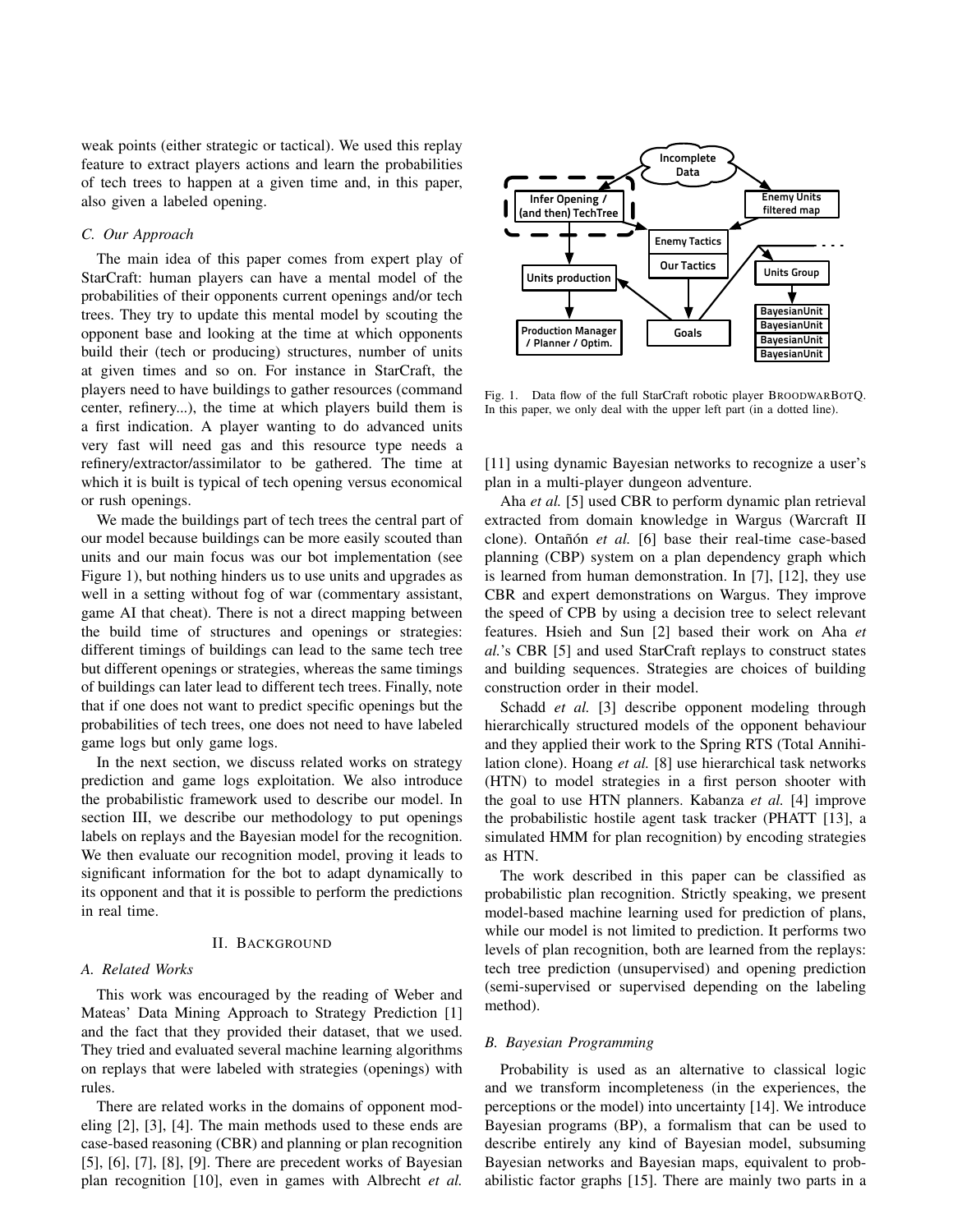BP, the description of how to compute the joint distribution, and the question(s) that it will be asked.

The description consists in explaining the relevant *variables*  $\{X^1, \ldots, X^n\}$  and explain their dependencies by *decomposing* the joint distribution  $P(X^1 \dots X^n | \delta, \pi)$  with existing preliminary knowledge  $\pi$  and data  $\delta$ . The *forms* of each term of the product specify how to compute their distributions: either parametric forms (laws or probability tables, with free parameters that can be learned from data  $\delta$ ) or recursive questions to other Bayesian programs.

Answering a question is computing the distribution  $P(Searched|Known)$ , with *Searched* and *Known* two disjoint subsets of the variables.  $P(Searched|Known)$ 

$$
= \frac{\sum_{Free} P(Searched, Free, Known)}{P(Known)}
$$

$$
= \frac{1}{Z} \times \sum_{Free} P(Searched, Free, Known)
$$

General Bayesian inference is practically intractable, but conditional independence hypotheses and constraints (stated in the description) often simplify the model. Also, there are different well-known approximation techniques, for instance Monte Carlo methods [?] and variational Bayes [16]. In this paper, we will use only simple enough models that allow complete inference to be computed in real-time.

$$
BP\n\begin{cases}\n\text{Desc.} \\
\text{Spec.}(\pi) \\
\begin{cases}\n\text{Decomposition} \\
\text{Forms (Parametric or Program)} \\
\text{Question} \\
\end{cases}\n\end{cases}
$$

For the use of Bayesian programming in sensory-motor systems, see [17]. For its use in cognitive modeling, see [18]. For its first use in video games (first person shooter gameplay, Unreal Tournament), see [19].

#### III. METHODOLOGY

#### *A. Replays Labeling*

We used Weber and Mateas [1] dataset of labeled replays. It is composed of 9316 StarCraft: Broodwar game logs, between  $\approx$  500 and 1300 per *match-up*. A match-up is a set of the two opponents races, Protoss versus Terran (PvT) is a match-up, PvZ is another one. They are distinguished because strategies distribution are very different across matchups (see Table II). Weber and Mateas used logic rules on building sequences to put their labels, concerning only tier 2 strategies (no tier 1 rushes).

Openings are closely related to *build orders* (BO) but different BO can lead to the same opening and some BO are shared by different openings. Particularly, if we do not take the time at which the buildings are constructed, we may be wrong too often. For that reason, we tried to label replays with the statistical appearance of key features with a semisupervised method (see Figure 2). Indeed, the purpose of our opening prediction model is to help our StarCraft playing bot to deal with rushes and special tactics. This was not the main focus of Weber and Mateas' labels, which follow more the development of the tech tree. We used the key components of openings that we want to be aware of as features for our labeling algorithm as show in Table I.



Fig. 2. Data centric view of our semi-supervised labeling of replays

The selection of the features along with the opening labels is the supervised part of our labeling method. The knowledge of the features and openings comes from expert play and the StarCraft liquipedia<sup>2</sup>. They are all presented in Table I. For instance, if we want to find out which replays correspond to the "fast Dark Templar" (DT, Protoss invisible unit) opening, we put the time at which the first Dark Templar is constructed as a feature and perform clustering on replays with it. This is what is needed for our playing bot: to be able to know when he has to fear "fast DT" opening and build a detector unit quickly to be able to deal with invisibility.

For the clustering part, we tried k-means, expectationmaximization (EM) with equal shape (bivariate normal distribution with proportional covariances matrices) and EM with the normal distribution shapes and volumes chosen with a Bayesian information criterion (BIC). Best BIC models were almost always the most agreeing with expert knowledge (15/17 labels). We used the R package Mclust [20], [21] to perform full EM clustering. We produce "2 bins clustering" for each set of features (corresponding to each opening), and label the replays belonging to the cluster with the lower norm of features' appearances (that is exactly the purpose of our features). Figures 4 and 5 show the clusters out of EM with the features of the corresponding openings. We thought of clustering because there are two cases in which you build a specific military unit of research a specific upgrade: either it is part of your opening, or it is part of your longer term game plan or even in reaction to the opponent. So the distribution over the time at which a feature appears is bimodal, with one (sharp) mode corresponding to "opening with it" and the other for the rest of the games, as can be seen in Figure 3.

TABLE II OPENINGS DISTRIBUTIONS FOR TERRAN IN ALL THE MATCH-UPS

|           |     | vs Protoss |     | vs Terran  |      | vs Zerg    |
|-----------|-----|------------|-----|------------|------|------------|
| Opening   | Nb  | Percentage | Nb  | Percentage | Nh   | Percentage |
| bio       | 62  | 6.2        | 25  | 4.4        | 197  | 22.6       |
| fast_exp  | 438 | 43.5       | 377 | 65.4       | 392  | 44.9       |
| two facto | 240 | 23.8       | 127 | 22.0       | 116  | 13.3       |
| vultures  | 122 | 12.1       | 3   | 0.6        | 3    | 0.3        |
| drop      | 52  | 5.2        | 10  | 1.7        | 12.1 | 13.9       |
| unknown   | 93  | 9.3        | 34  | 5.9        | 43   | 5.0        |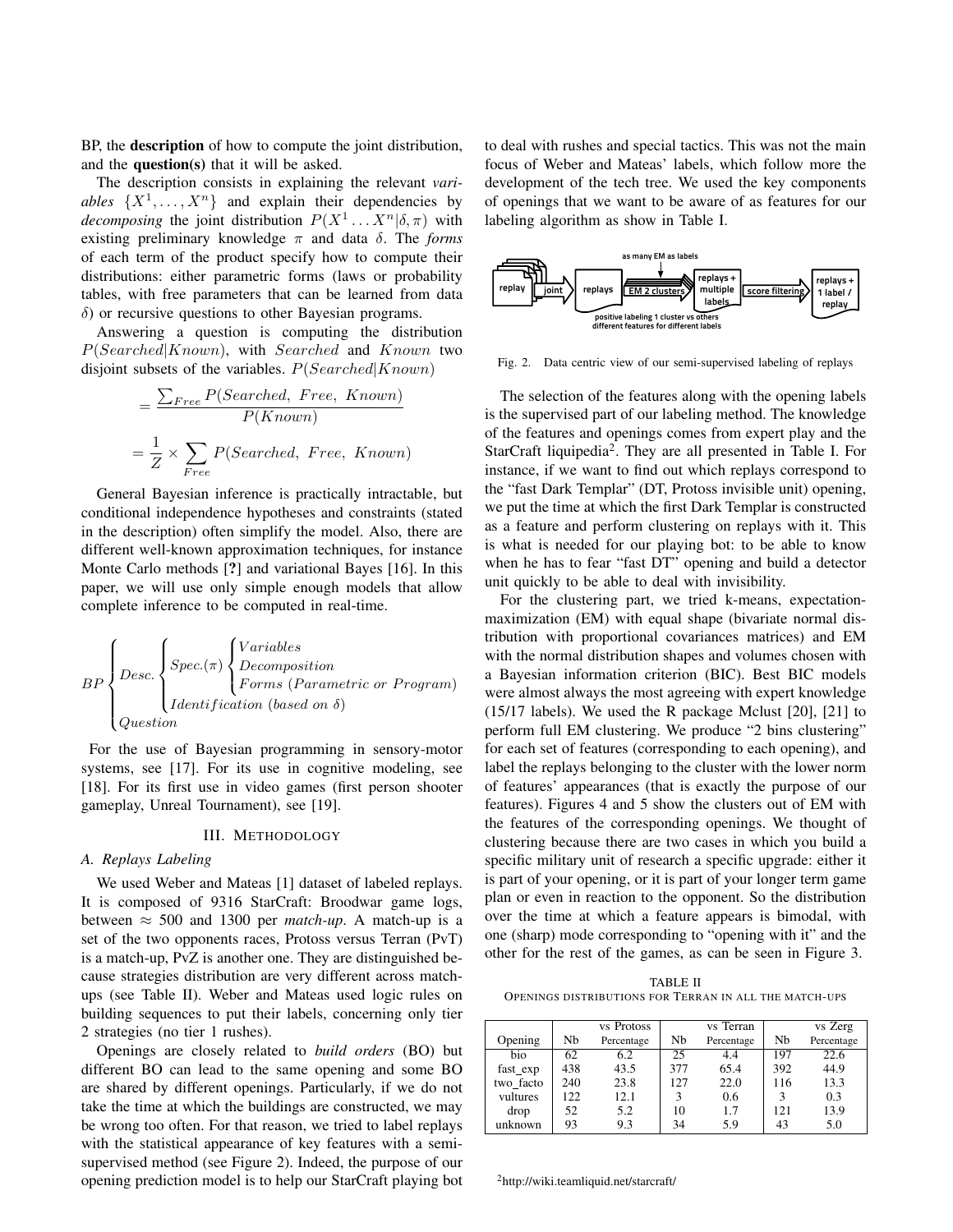|         | OPENING/STRATEGIES LABELS OF THE REPLATS (WEBER S AND OURS ARE NOT ALWATS CORRESPONDING) |              |                                                         |                                   |  |  |  |  |
|---------|------------------------------------------------------------------------------------------|--------------|---------------------------------------------------------|-----------------------------------|--|--|--|--|
| Race    | Weber and Mateas' labels                                                                 | Our labels   | Features                                                | Note (what we fear)               |  |  |  |  |
| Protoss | FastLegs                                                                                 | speedzeal    | Legs, GroundWeapons+1                                   | quick speed+upgrade attack        |  |  |  |  |
|         | FastDT                                                                                   | fast dt      | DarkTemplar                                             | invisible units                   |  |  |  |  |
|         | FastObs                                                                                  | nony         | Goon, Range                                             | quick long ranged attack          |  |  |  |  |
|         | ReaverDrop                                                                               | reaver_drop  | Reaver, Shuttle                                         | tactical attack zone damages      |  |  |  |  |
|         | Carrier                                                                                  | corsair      | Corsair                                                 | flying units                      |  |  |  |  |
|         | FastExpand                                                                               | templar      | Storm, Templar                                          | powerful zone attack              |  |  |  |  |
|         |                                                                                          | two_gates    | SecondGateway, Gateway, Zealot                          | aggressive rush                   |  |  |  |  |
|         | Unknown                                                                                  | unknown      | (no label or $> 2$ labels with $\approx$ probabilities) |                                   |  |  |  |  |
| Terran  | Bio                                                                                      | bio          | ThirdBarracks, SecondBarracks, Barracks                 | aggressive rush                   |  |  |  |  |
|         | TwoFactory                                                                               | two facto    | SecondFactory                                           | strong push (long range)          |  |  |  |  |
|         | VultureHarass                                                                            | vultures     | Mines, Vulture                                          | aggressive harass, invisible      |  |  |  |  |
|         | SiegeExpand                                                                              | fast_exp     | Expansion, Barracks                                     | economical advantage              |  |  |  |  |
|         | Standard                                                                                 |              |                                                         |                                   |  |  |  |  |
|         | FastDropship                                                                             | drop         | DropShip                                                | tactical attack                   |  |  |  |  |
|         | Unknown                                                                                  | unknown      | (no label or $> 2$ labels with $\approx$ probabilities) |                                   |  |  |  |  |
| Zerg    | TwoHatchMuta                                                                             | fast_mutas   | Mutalisk, Gas                                           | early air raid                    |  |  |  |  |
|         | ThreeHatchMuta                                                                           | mutas        | ThirdHatch, Mutalisk                                    | massive air raid                  |  |  |  |  |
|         | HydraRush                                                                                | hydras       | Hydra, HydraSpeed, HydraRange                           | quick ranged attack               |  |  |  |  |
|         | Standard                                                                                 | (speedlings) | (ZerglingSpeed, Zergling)                               | (removed, quick attacks/mobility) |  |  |  |  |
|         | HydraMass                                                                                |              |                                                         |                                   |  |  |  |  |
|         | Lurker                                                                                   | lurkers      | Lurker                                                  | invisible and zone damages        |  |  |  |  |
|         | Unknown                                                                                  | unknown      | (no label or $> 2$ labels with $\approx$ probabilities) |                                   |  |  |  |  |





Fig. 3. Protoss vs Terran distribution of first appearance of Dark Templars (Protoss invisible unit).



Fig. 4. Protoss vs Protoss Ground Attack +1 and Zealot Legs upgrades timings. The bottom left cluster (squares) is the one labeled as *speedzeal*.



Fig. 5. Zerg vs Protoss time of the third Hatch and first appearance of Mutalisks. The bottom left cluster (squares) is the one labeled as *mutas*.

Finally, some replays are labeled two or three times with different labels (due to the different time of effect of different openings), so we apply a filtering to transform multiple label replays into unique label ones (see Figure 2). For that we choose the openings labels that were happening the earliest (as they are a closer threat to the bot in a game setup) if and only if they were also the most probable or at 10% of probability of the most probable label (to exclude transition boundaries of clusters) for this replay. We find the earliest by comparing the norms of the clusters means in competition. All replays without a label or with multiple labels (*i.e.* which did not had a unique solution in filtering) after the filtering were labeled as *unknown*. We then used this labeled dataset as well as Weber and Mateas' labels in the testing of our Bayesian model for opening prediction.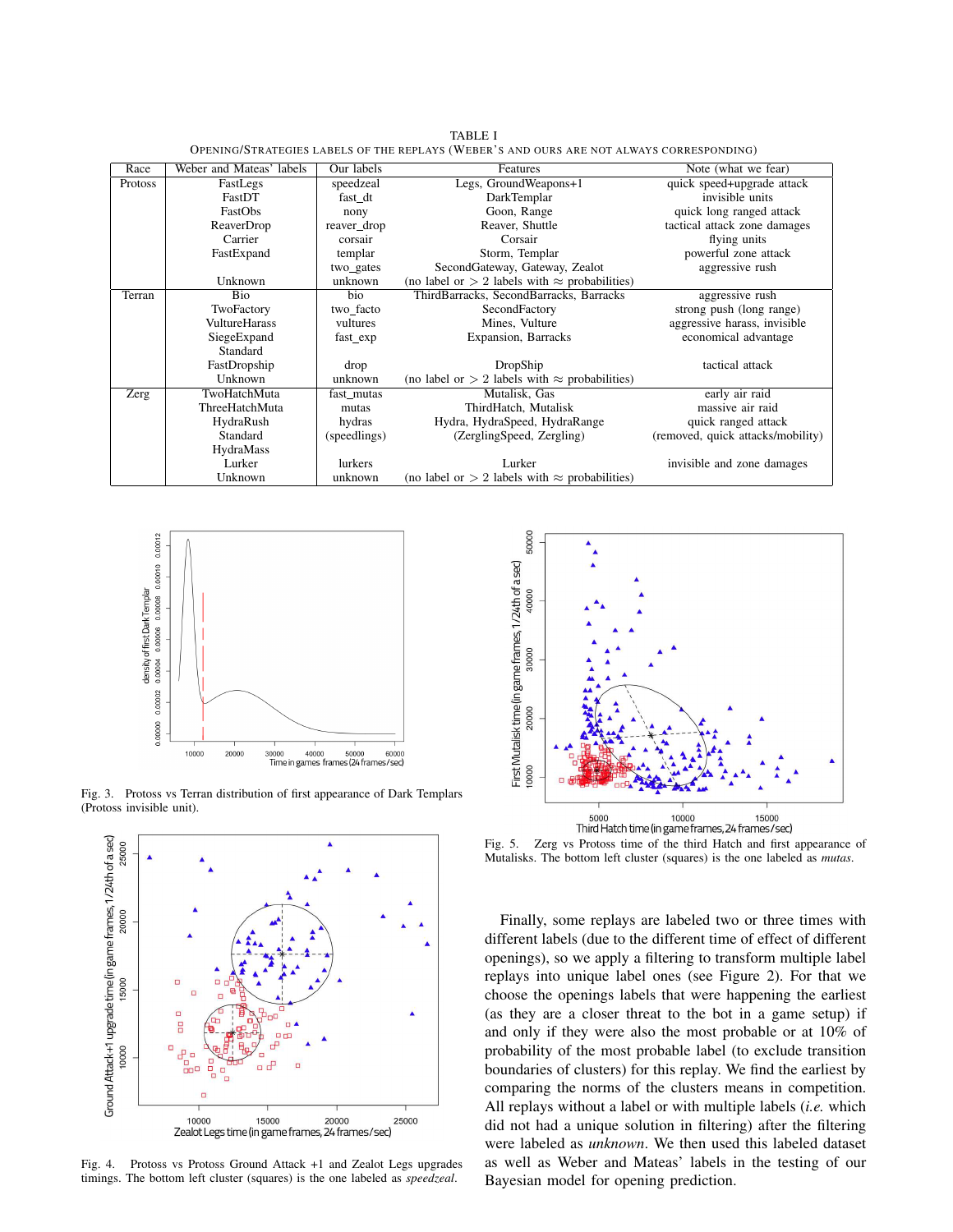## *B. Opening Prediction Model*

Our predictive model is a Bayesian program, it can be seen as the "Bayesian network" represented in Figure 6. It is a generative model and this is of great help to deal with the parts of the observations' space where we do not have too much data (RTS games tend to diverge from one another as the number of possible actions grow exponentially). Indeed, we can model our uncertainty by putting a large standard deviation on too rare observations and generative models tend to converge with fewer observations than discriminative ones [22]. Here is the description of our Bayesian program:



Fig. 6. Graph representation of the opening (and tech tree) prediction model

### *1) Variables:*

- BuildTree  $\in$  [Ø, building<sub>1</sub>, building<sub>2</sub>, building<sub>1</sub>  $\wedge$ building<sub>2</sub>, techtrees, ... ]: all the possible building trees for the given race. For instance  $\{pylon, gate\}$  and  ${pylon, gate, core}$  are two different  $Build Trees.$
- *N Observations:*  $O_{i \in \llbracket 1...N \rrbracket} \in \{0,1\}, O_k$  is 1 (true) if we have seen (observed) the kth building (it can have been destroyed, it will stay "seen").
- Opening:  $Op^t \in [opening_1...opening_M]$  take the various opening values (depending on the race).
- LastOpening:  $Opt^{-1} \in [opening_1 \dots opening_M],$ Opening value of the previous time step (allows filtering, taking previous inference into account).
- $\lambda \in \{0, 1\}$ : coherence variable (restraining  $BuildTree$ to possible values with regard to  $O_{\parallel}1 \dots N$ ])
- Time:  $T \in [1...P]$ , time in the game (1 second resolution).

At first, we generated all the possible (according to the game rules) *BuildTree* values (between  $\approx 500$  and 1600 depending on the race). We observed that a lot of possible  $BuildTree$  values are too absurd to be performed in a competitive match and were never seen during the learning. So, we restricted  $BuildTree$  to have its value in all the build trees encountered in our replays dataset. There are 810 build trees for Terran, 346 for Protoss and 261 for Zerg ( $\approx 3000$ replays/race), all learned from the (unlabeled) replays.

*2) Decomposition:* The joint distribution of our model is the following:

$$
P(T, BuildTree, O_1 ... O_N, Op^t, Op^{t-1}, \lambda)
$$
  
=  $P(Op^t|Op^{t-1})$   
 $P(Op^{t-1})$   
 $P(BuildTree|Op^t)$   
 $P(O_{[1...N]})$   
 $P(\lambda|BuildTree, O_{[1...N]})$   
 $P(T|BuildTree, Op^t)$ 

This can also be see as Figure 6.

*3) Forms:*

•  $P(Op^t|Op^{t-1})$  is optional, we use it as a filter so that the previous inference impacts the current one. We use a functional Dirac:

$$
P(Opt|Opt-1) (Dirac)
$$
  
= 1 if  $Opt = Opt-1$   
= 0 else

This does not prevent our model to switch predictions, it just uses previous inference posterior  $P(Op^{t-1}$  to average  $P(Op^t)$ .

- $P(Op^{t-1})$  copied from one inference to another (mutated from  $P(Op^t)$ ). The first  $P(Op^{t-1})$  is bootstrapped with the uniform distribution, we could also use a prior on openings in the given match-up.
- $P(BuildTree|Op^t)$  is learned from the labeled replays.  $P(BuildTree|Op^t)$  are card({*openings*}) different histogram over the values of  $BuildTree$ .
- $P(O_{\llbracket 1...N\rrbracket})$  is unspecified, we put the uniform distribution (we could use a prior over the most frequent observations).
- $P(\lambda | BuildTree, O_{[1...N]})$  is a functional Dirac that restricts  $BuildTree$  values to the ones than can co-exist with the observations.

$$
P(\lambda = 1|buildTree, o_{[\![ 1...N]\!]})
$$

= 1 if 
$$
buildTree
$$
 can exist with  $o_{[[1...N]]}$ 

 $= 0$  else

A BuildTree value (buildTree) is compatible with the observations if it covers them fully. For instance,  $Build Tree = {pylon, gate, core}$  is compatible with  $o_{\text{\#core}} = 1$  but it is not compatible with  $o_{\text{\#fore}} = 1$ . In other words, *buildTree* is incompatible with  $o_{\llbracket 1...N\rrbracket}$ *iff*  $\{o_{\llbracket 1...N\rrbracket} \setminus \{o_{\llbracket 1...N\rrbracket} \land \text{buildTree} \} \neq \emptyset.$ 

•  $P(T|\text{BuildTree}, \text{Op}^t)$  are "bell shape" distributions (discretized normal distributions). There is one bell shape per couple  $(opening, buildTree)$ . The parameters of these discrete Gaussian distributions are learned from the labeled replays.

*4) Identification (learning):* The learning of the  $P(BuildTree|Op<sup>t</sup>)$  histogram is straight forward counting of occurrences from the labeled replays. The learning of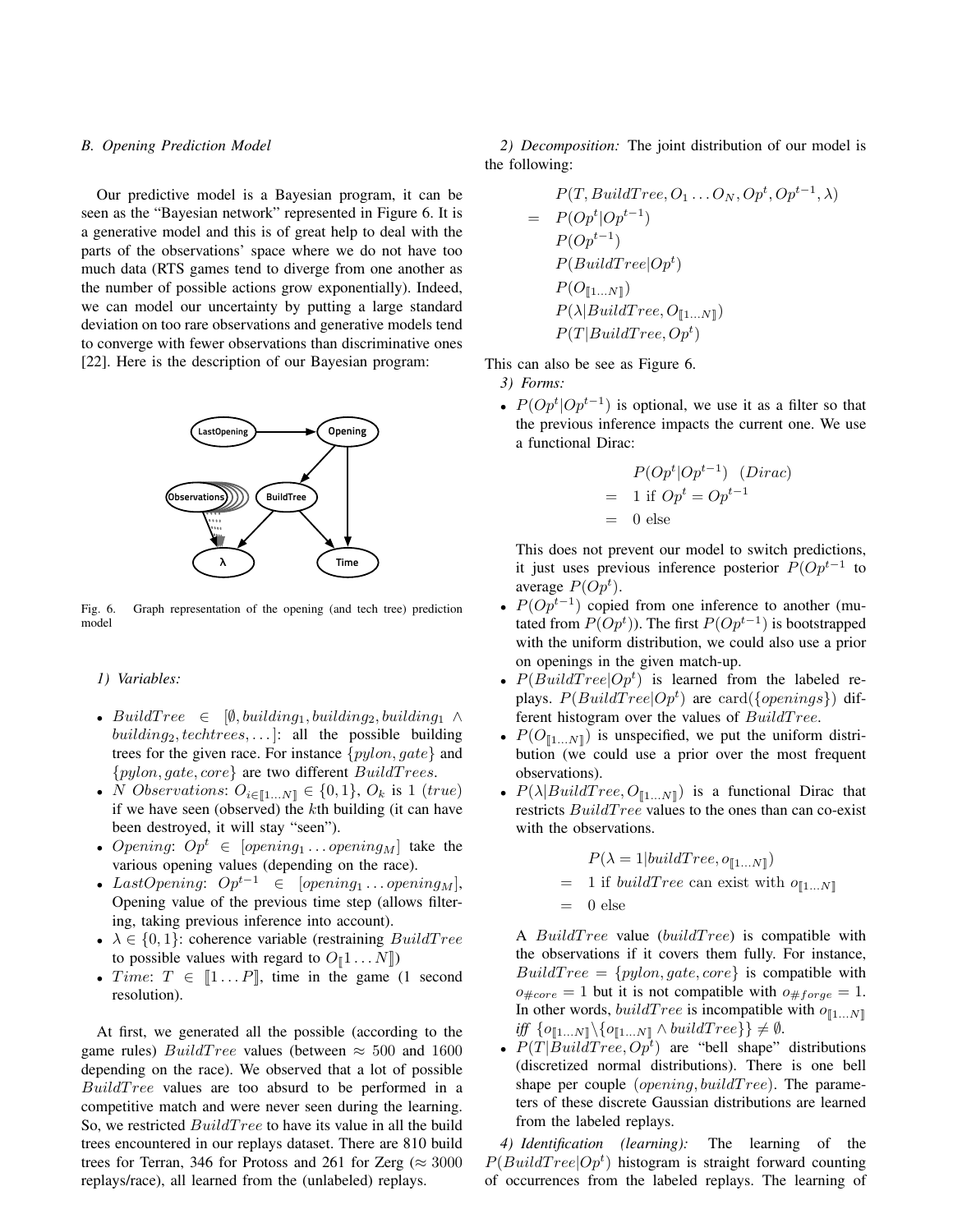the  $P(T|BuildTree, Opt)$  bell shapes parameters takes into account the uncertainty of the couples  $(buildTree, opening)$ for which we have few observations. Indeed, the normal distribution  $P(T|buildTree, opening)$  begins with a high  $\sigma^2$ , and **not** a Dirac with  $\mu$  on the seen T value and  $sigma = 0$ . This accounts for the fact that the first observation may have been an outlier. This learning process is independent on the order of the stream of examples, seeing point A and then B or B and then A in the learning phase produces the same result.

*5) Questions:* The question that we will ask in all the benchmarks is:

$$
P(Op|T = t, O_{[1...N]} = o_{[1...N]}, \lambda = 1)
$$

$$
\propto P(Op).P(o_{[1...N]})
$$

$$
\times \sum_{BuildTree} P(\lambda | BuildTree, o_{[1...N]})
$$
.
$$
P(BuildTree|Op).P(t|BuildTree, Op)
$$

Note that if we see  $P(BuildTree, Time)$  as a plan, asking  $P(BuildTree|Opening, Time)$  boils down to use our "plan recognition" mode as a planning algorithm, which could provide good approximations of the optimal goal set [9]. This gives us a distribution on the build trees to follow (build orders) to achieve a given opening.

#### IV. RESULTS

#### *A. Prediction*

For each match-up, we ran cross-validation testing with 9/10th of the dataset used for learning and the remaining 1/10th of the dataset used for testing. We ran tests finishing at 5, 10 and 15 minutes to capture all kinds of openings (early to late ones). To measure the predictive capability of our model, we used 3 metrics:

- the *final* prediction, which is the opening that is predicted at the end of the test,
- the *online twice* (OT), which counts the openings that have emerged as most probable twice a test (so that their predominance is not due to noise),
- the *online once*  $> 3$  (OO3), which counts the openings that have emerged as most probable openings after 3 minutes (so that these predictions are based on really meaningful information).

After 3 minutes, a Terran player will have or be building his first supply depot, barracks, refinery (gas), and at least factory or expansion. A Zerg player would have his first overlord, zergling pool, extractor (gas) and most of the time his expansion and lair tech. A Protoss player would have his first pylon, gateway, assimilator (gas), cybernectics core, and sometimes his robotics center, or forge and expansion.

Table III sums up all the prediction probabilities (scores) of our model in all the match-ups with both labeling of the game logs. Please note that when an opening is mispredicted, the distribution on openings is often not  $P(bad opening) =$  $1, P(others) = 0$  and that we can extract some value out of these distributions. Also, we observed that  $P(Opening =$  $unknown$  >  $P(others)$  is often a case of misprediction:



Fig. 7. Evolution of  $P(Opening)$  with increasing observations in a TvP match-up, with Weber's labeling on top, our labeling on the bottom. The x-axis corresponds to the construction of buildings.

our bot would use the next prediction in this case. Figure 7 shows the evolution of the distribution  $P(Opening)$  during a replay for Weber's and our labelings. Figure 8 shows the resistance of our model to noise. We randomly removed some observations (buildings, attributes), from 1 to 15, knowing that for Protoss and Terran we use 16 buildings observations and 17 for Zerg. We think that our model copes well with noise because it backtracks unseen observations: for instance if we have only the core observation, it will work with build trees containing *core* that will passively infer unseen *pylon* and gate. Also, uncertainty is handled natively.

#### *B. Performances*

The first iteration of this model was not making use of the structure imposed by the game in the form of "possible build trees" and was at best very slow, at worst intractable without sampling. With the model presented here, the performances are ready for production as shown in Table IV. The memory footprint is around 3.5Mb on a 64bits machine. Learning computation time is linear in the number of games logs events  $(O(N)$  with N observations), which are bounded, so it is linear in the number of game logs. It can be serialized and done only once when the dataset changes. The prediction computation corresponds to the sum in the question (III.B.5) and so its computational complexity is in  $O(N \cdot M)$  with N build trees and M possible observations, as  $M \ll N$ , we can consider it linear in the number of build trees (values of BuildTree).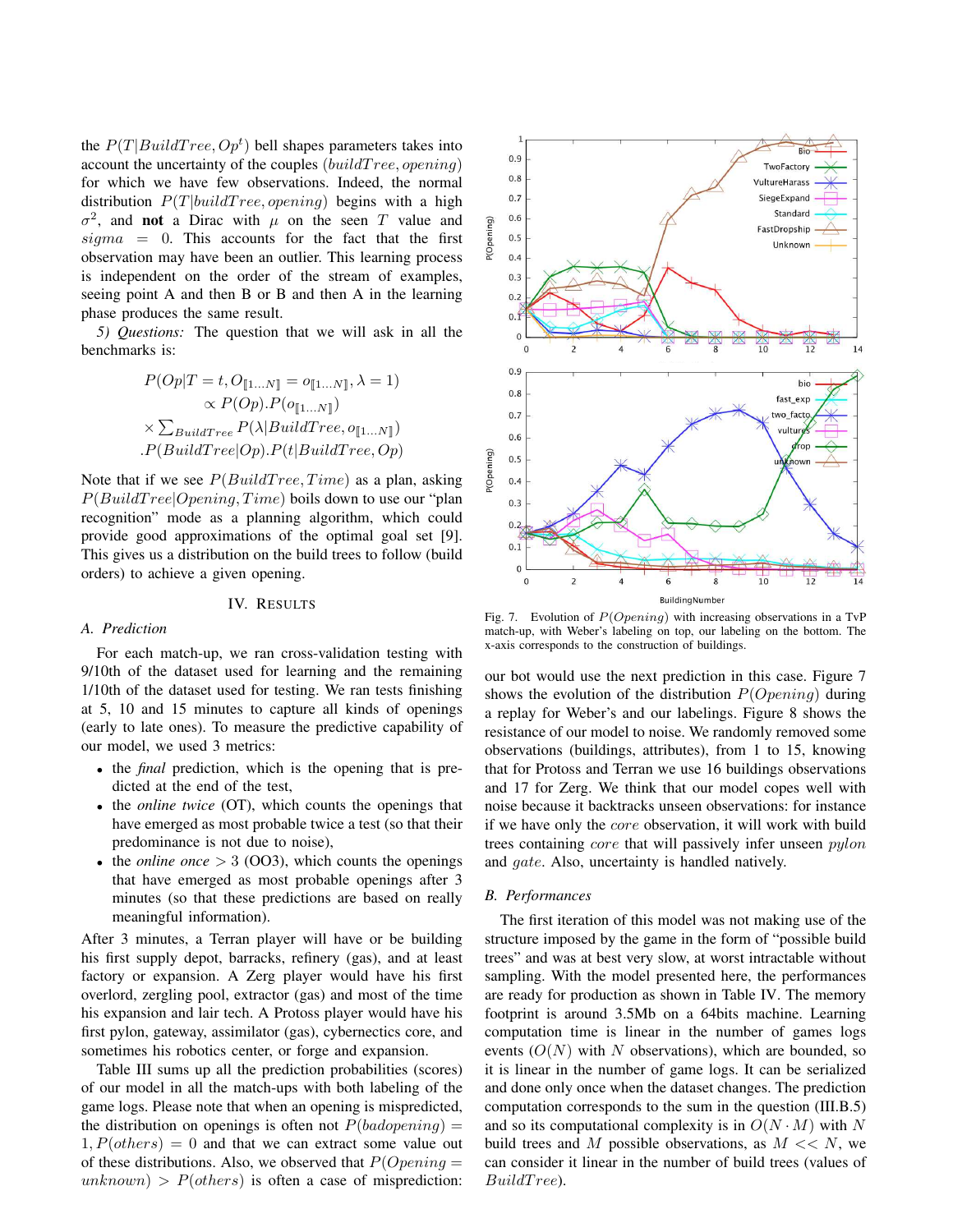TABLE III PREDICTION PROBABILITIES FOR ALL THE MATCH-UPS

|          | Weber and Mateas' labels |           |               |       |            |               |       | Our labels |      |       |           |      |       |            |      |               |            |      |
|----------|--------------------------|-----------|---------------|-------|------------|---------------|-------|------------|------|-------|-----------|------|-------|------------|------|---------------|------------|------|
|          |                          | 5 minutes |               |       | 10 minutes |               |       | 15 minutes |      |       | 5 minutes |      |       | 10 minutes |      |               | 15 minutes |      |
| match-up | final                    | OТ        | OO3           | final | OТ         | 003           | final | <b>OT</b>  | OO3  | final | OТ        | 003  | final | OТ         | 003  | final         | $\sigma$   | OO3  |
| PvP      | 0.65                     | 0.53      | 0.59          | 0.69  | 0.69       | $0.7^{\circ}$ | 0.65  | 0.67       | 0.73 | 0.78  | 0.74      | 0.68 | 0.83  | 0.83       | 0.83 | $\sqrt{0.85}$ | 0.83       | 0.83 |
| PvT      | 0.75                     | 0.64      | $0.7^{\circ}$ | 0.78  | 0.86       | 0.83          | 0.81  | 0.88       | 0.84 | 0.62  | 0.69      | 0.69 | 0.62  | 0.73       | 0.72 | 0.6           | 0.79       | 0.76 |
| PvZ      | 0.73                     | 0.71      | 0.66          | 0.8   | 0.86       | 0.8           | 0.82  | 0.87       | 0.8  | 0.61  | 0.6       | 0.62 | 0.66  | 0.66       | 0.69 | 0.61          | 0.62       | 0.62 |
| TvP      | 0.69                     | 0.63      | 0.76          | 0.6   | 0.75       | $0.7^{-}$     | 0.55  | 0.73       | 0.75 | 0.50  | 0.47      | 0.54 | 0.5   | 0.6        | 0.69 | 0.42          | 0.62       | 0.65 |
| TvT      | 0.57                     | 0.55      | 0.65          | 0.5   | 0.55       | 0.62          | 0.4   | 0.52       | 0.58 | 0.72  | 0.75      | 0.77 | 0.68  | 0.89       | 0.84 | 0.7           | 0.88       | 0.8  |
| TvZ      | 0.84                     | 0.82      | 0.81          | 0.88  | 0.91       | 0.93          | 0.89  | 0.91       | 0.93 | 0.71  | 0.78      | 0.77 | 0.72  | 0.88       | 0.86 | 0.68          | 0.82       | 0.81 |
| ZvP      | 0.63                     | 0.59      | 0.64          | 0.87  | 0.82       | 0.89          | 0.85  | 0.83       | 0.87 | 0.39  | 0.56      | 0.52 | 0.35  | 0.6        | 0.57 | 0.41          | 0.61       | 0.62 |
| ZvT      | 0.59                     | 0.51      | 0.59          | 0.68  | 0.69       | 0.72          | 0.57  | 0.68       | 0.7  | 0.54  | 0.63      | 0.61 | 0.52  | 0.67       | 0.62 | 0.55          | 0.73       | 0.66 |
| ZvZ      | 0.69                     | 0.64      | 0.67          | 0.73  | 0.74       | 0.77          | 0.7   | 0.73       | 0.73 | 0.83  | 0.85      | 0.85 | 0.81  | 0.89       | 0.94 | 0.81          | 0.88       | 0.94 |
| overall  | 0.68                     | 0.62      | 0.68          | 0.73  | 0.76       | 0.78          | 0.69  | 0.76       | 0.77 | 0.63  | 0.67      | 0.67 | 0.63  | 0.75       | 0.75 | 0.63          | 0.75       | 0.74 |



Fig. 8. Two extreme evolutions of the 3 probabilities of opening recognition with increasing noise (15 missing attributes/observations/buildings correspond to 93.75% missing information for Protoss and Terran openings prediction and 88.23% of missing attributes for Zerg openings prediction). Zerg opening prediction probabilitly on top, Protoss bottom.

TABLE IV EXTREMES OF COMPUTATION TIME VALUES (IN SECONDS, C2D 2.8GHZ)

| Race          | Nb Games | Learning time | Inference $\mu$ | Inference $\sigma^2$ |
|---------------|----------|---------------|-----------------|----------------------|
| $T$ (max)     | 1036     | 0.197844      | 0.0360234       | 0.00892601           |
| $T$ (Terran)  | 567      | 0.110019      | 0.030129        | 0.00738386           |
| $P$ (Protoss) | 1021     | 0.13513       | 0.0164457       | 0.00370478           |
| $P$ (Protoss) | 542      | 0.056275      | 0.00940027      | 0.00188217           |
| $Z$ (Zerg)    | 1028     | 0.143851      | 0.0150968       | 0.00334057           |
| $Z$ (Zerg)    | 896      | 0.089014      | 0.00796715      | 0.00123551           |

#### V. CONCLUSIONS

#### *A. Possible Uses*

Developing beforehand a RTS game AI that specifically deals with whatever strategies the players will come up is very hard. And even if game developers were willing to patch their AI afterwards, it would require a really modular design and a lot of work to treat each strategy. With our model, the AI can adapt to the evolutions in play by learning its parameters from the replay, and it can dynamically adapt during the games by using the reverse question  $P(BuildTree|Opening, Time)$ , or even  $P(TechTree|Opening, Time)$  if we use a  $TechTree$  variable encoding buildings and technology upgrades. This question would give the distribution over technology trees knowing the opening we want to perform at which time. This would allow for the bot to dynamically choose/change build orders.

We will also investigate the use of our model in a commentary assistant AI. In the StarCraft and StarCraft 2 communities, there are a lot of progamers tournaments that are commented and we could provide a tool for commentators to estimate the probabilities or different openings or technology paths. As in commented poker matches, where the probabilities of different hands are drawn on screen for the spectators, we could display the probabilities of openings. In such a setup we could use more features as the observers and commentators can see everything that happens (upgrades, units) and we limited ourselves to "key" buildings in the work presented in this paper.